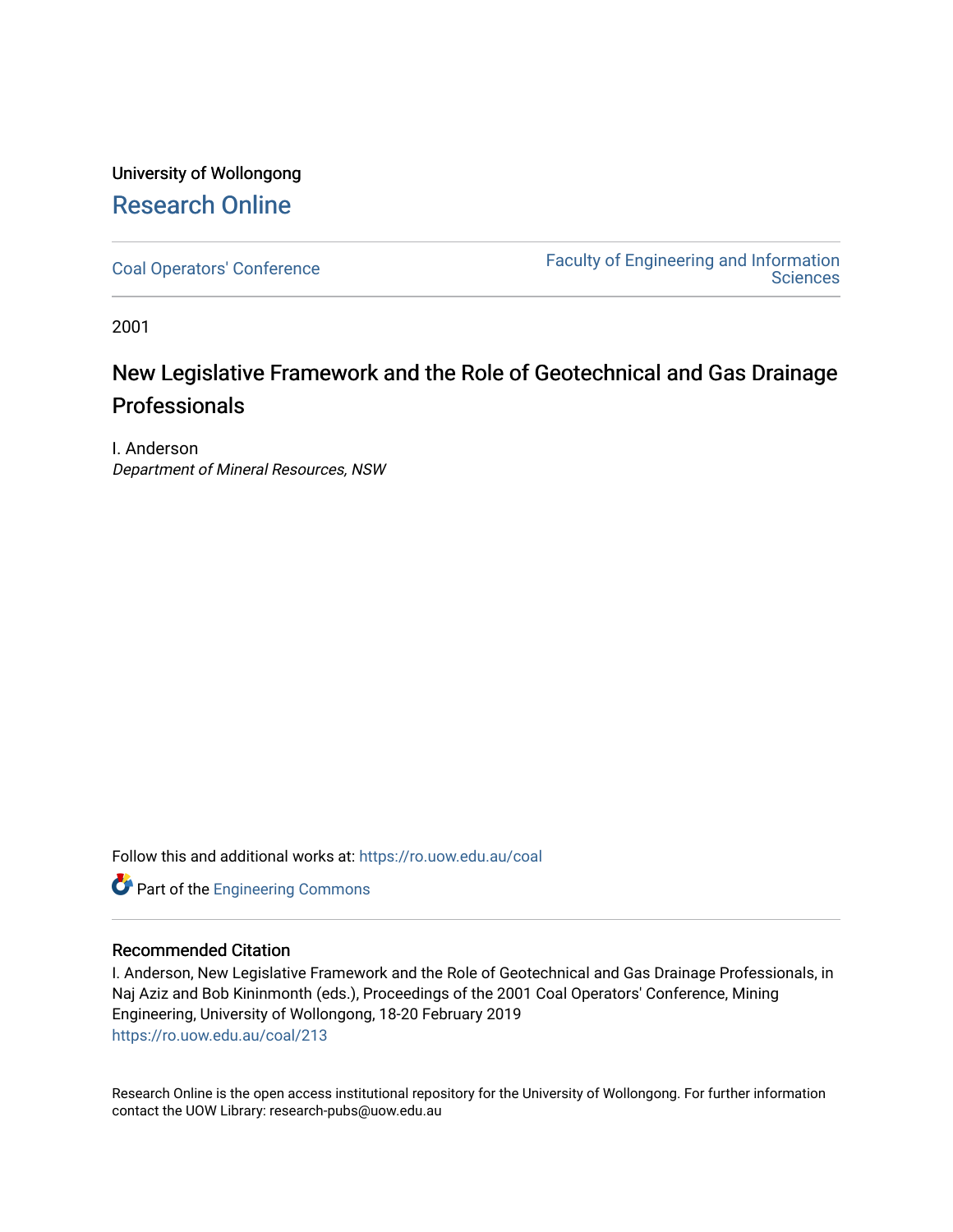# **NEW LEGISLATIVE FRAMEWORK AND THE ROLE OF GEOTECHNICAL AND GAS DRAINAGE PROFESSIONALS**

**BY IAN ANDERSON**